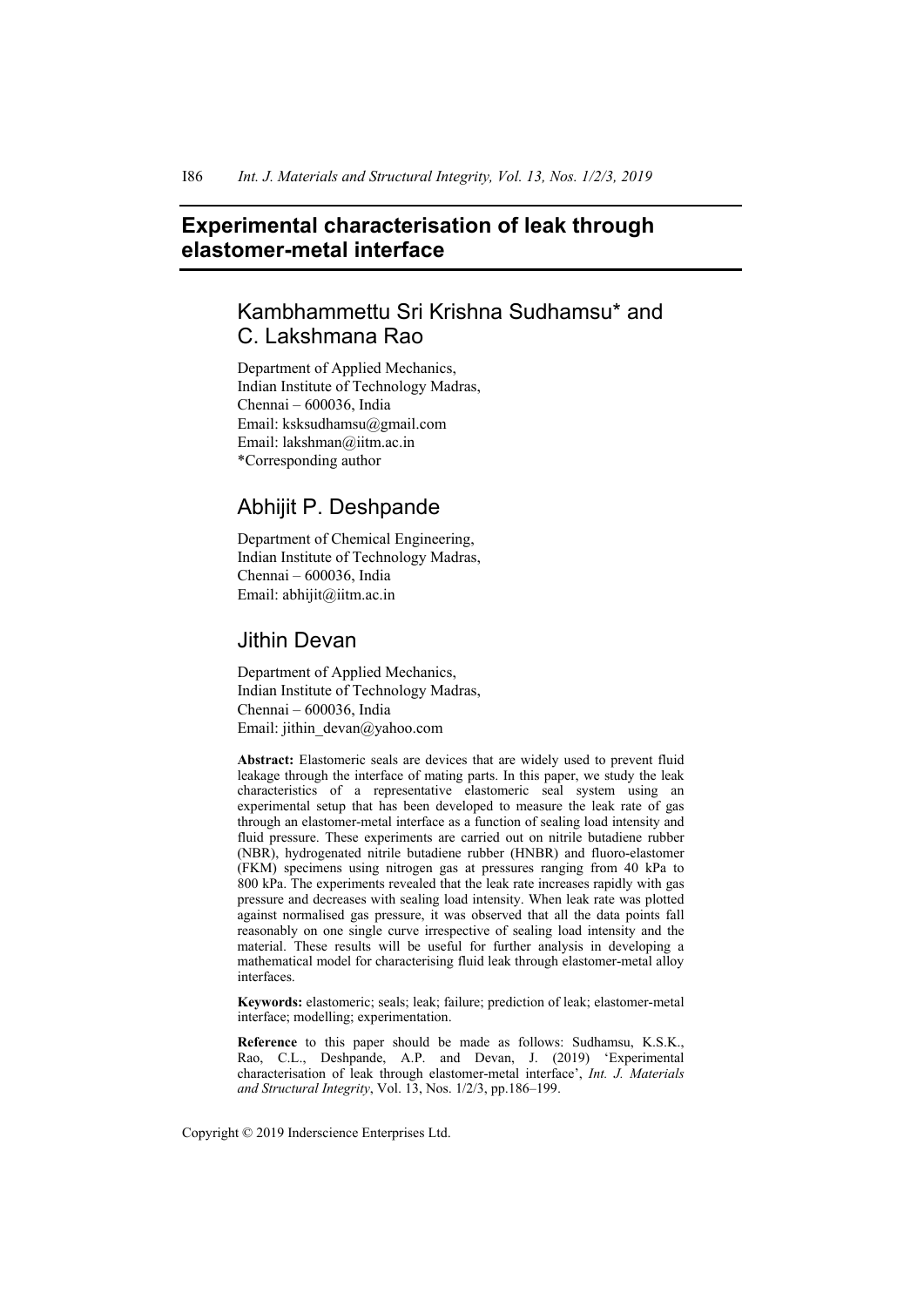**Biographical notes:** Kambhammettu Sri Krishna Sudhamsu is a Doctoral student in the Department of Applied Mechanics, Indian Institute of Technology Madras. He obtained his BTec degree from the Indian School of Mines, India. His research interests include failure prediction of seals and impact and blast resistance of structures.

C. Lakshmana Rao is a Professor in the Department of Applied Mechanics at Indian Institute of Technology Madras. He obtained his BTech and MS degrees from the IIT Madras and ScD degree from the Massachusetts Institute of Technology. He has authored three books namely *Engineering Mechanics – Statics and Dynamics*, *Modelling of Engineering Materials* and *Applied Impact Mechanics*. His research interests include characterisation of smart materials, fracture assessment of structures, impact and blast resistance and failure prediction of seals.

Abhijit P. Deshpande is a Professor in the Department of Chemical Engineering at Indian Institute of Technology Madras. He obtained his BTech degree from the IIT Bombay, MS degree from the University of Pittsburgh and PhD from the University of Washington. He teaches courses on Continuum Mechanics, Polymer Rheology, Momentum Transfer and Thermodynamics. His research interests include polymer rheology, flow visualisation, ionically conducting polymers and polymeric composites.

Jithin Devan is a Master's degree student at the Department of Applied Mechanics, Indian Institute of Technology Madras. He obtained his BTech degree from the Manipal institute of technology, India. His research interests include finite element analysis and simulation of failure in seals.

This paper is a revised and expanded version of a paper entitled 'Leak characteristics of elastomeric seals' presented at Indian Conference on Applied Mechanics, MNNIT Allahabad, 7 July 2017.

#### **1 Introduction**

Seals are devices that are used to prevent passage of fluid through the interface of two mating parts. Their presence can be seen in various industrial and household applications such as those in cryogenic liquid tanks, solid rocket boosters, oil well completion equipment, etc. Seals are made using a wide range of materials like metal alloys, elastomers, thermoplastics, etc. Seals that are made of elastomers are known as elastomeric seals. Elastomeric seals have been in use for prevention of fluid leaks since the invention of O-ring in the late half of nineteenth century (Druecke et al., 2015). Since then, elastomeric seals have found their way into various applications in sealing liquids and gases. Today, these seals are used to seal liquid and gaseous pressures ranging from few kilopascals (as in airtight containers) to tens of thousands of kilopascals (as in oil and gas production) at temperatures ranging from –200°C (while handling cryogenic liquids) to 200°C (in sealing oil and gas production fluids) (Weitzel et al., 1960; Ito et al., 2011). Figure 1 shows the cross-section view of a typical elastomeric seal installed to prevent fluid from flowing out of the pressure chamber. The components of a sealing system such as elastomeric seal, seal-envelope interface, etc., are indicated in this figure.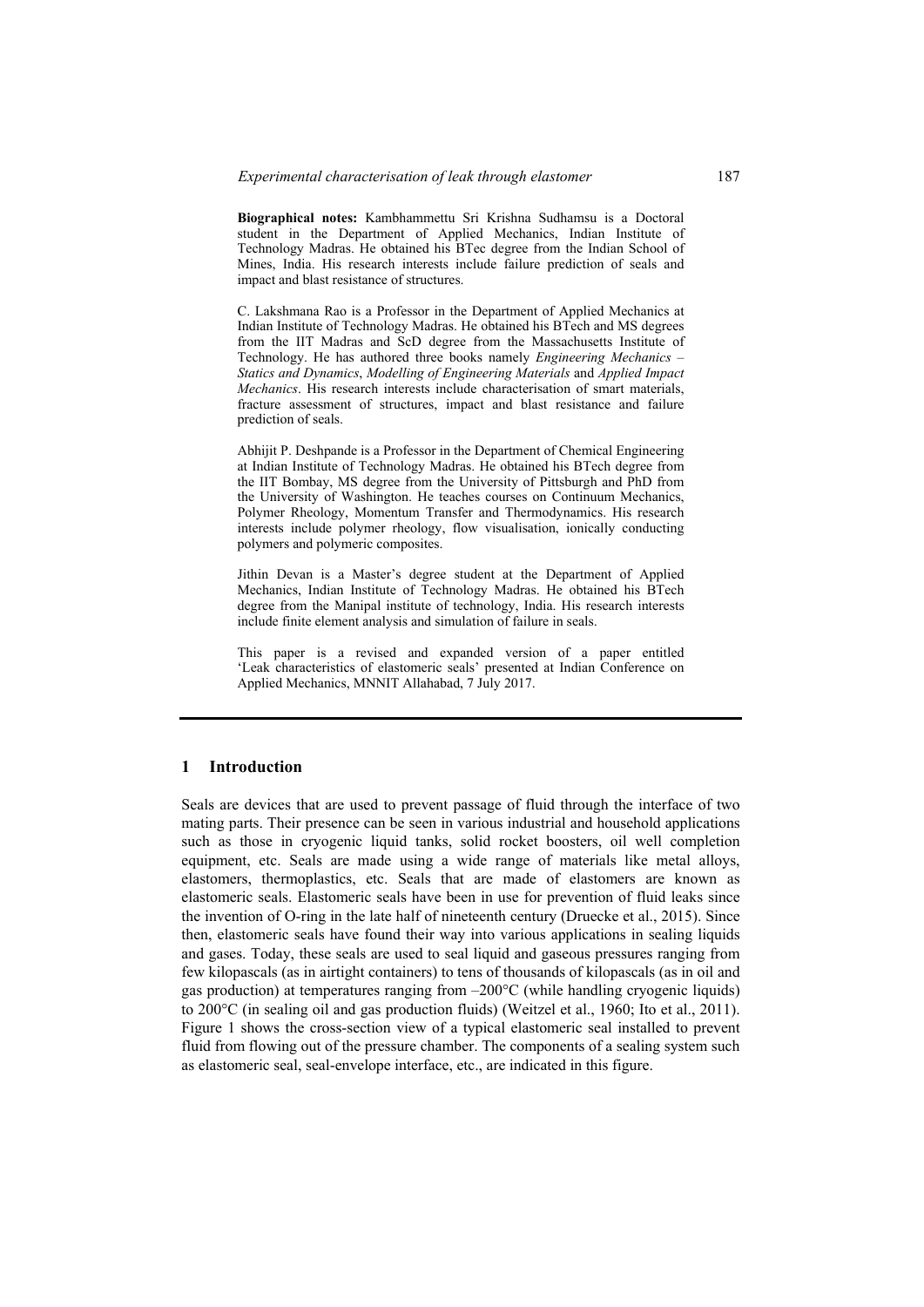In all the years since their invention, research on elastomeric seals has been primarily on estimating and preventing failure of a sealing system (Gillen et al., 2003; Briscoe et al., 1994; Mars and Fatemi, 2002; Liu et al., 2017; Grelle et al., 2017). Failure of a sealing system (simply called 'seal failure' or 'failure of a seal' in this document) is said to have occurred when the fluid starts to leak through the seal or through the seal-surrounding envelope interface at a rate more than a predefined acceptable limit. In this paper, we adhere to this definition of failure. Leak through interface of any two surfaces can occur in different environments and loading conditions due to different reasons and researchers have separately devised methods to predict failures in each of these cases. For example, leakage of high pressure fluid through pipes of nuclear power plants is studied as a crack propagation problem and the pipes are designed to leak before breaking (Moan et al., 1990; Takahashi, 2002; Kirthan et al., 2016).



**Figure 1** Elastomeric seal illustration and nomenclature (see online version for colours)

However, leak and failure in elastomeric seal systems due to corrosive environments and prolonged service time is studied as a material degradation problem using accelerated aging tests (Gillen et al., 2003; Liu et al., 2017; ISO 23936-2, 2011). Again, estimation of leak and seal failure that occurs due to a specific loading pattern known as rapid gas decompression (RGD) is carried out using different set of techniques (Briscoe et al., 1994; ISO 23936-2, 2011). In the next subsection, we will describe how failure of elastomeric seals is predicted in each of the above cases. We will then look into how the experiments that we have conducted to monitor leakage of gas through the interface between the elastomeric sheet and the metal can help in complementing the existing failure prediction/prevention procedures.

### *1.1 Seal failure due to material degradation*

Seal failure due to degradation in the mechanical properties of elastomer with time is one of the most well explored areas in elastomeric seals (Gillen et al., 2003; Liu et al., 2017; Gillen et al., 2005; Etsion and Front, 1994). This degradation, referred to as 'aging', is even faster when the seal functions at high temperatures and/or in the presence of incompatible fluids that break the polymer chains or their crosslinks (Gillen et al., 2003; ISO 23936-2, 2011). The life of seals in such environments is generally estimated using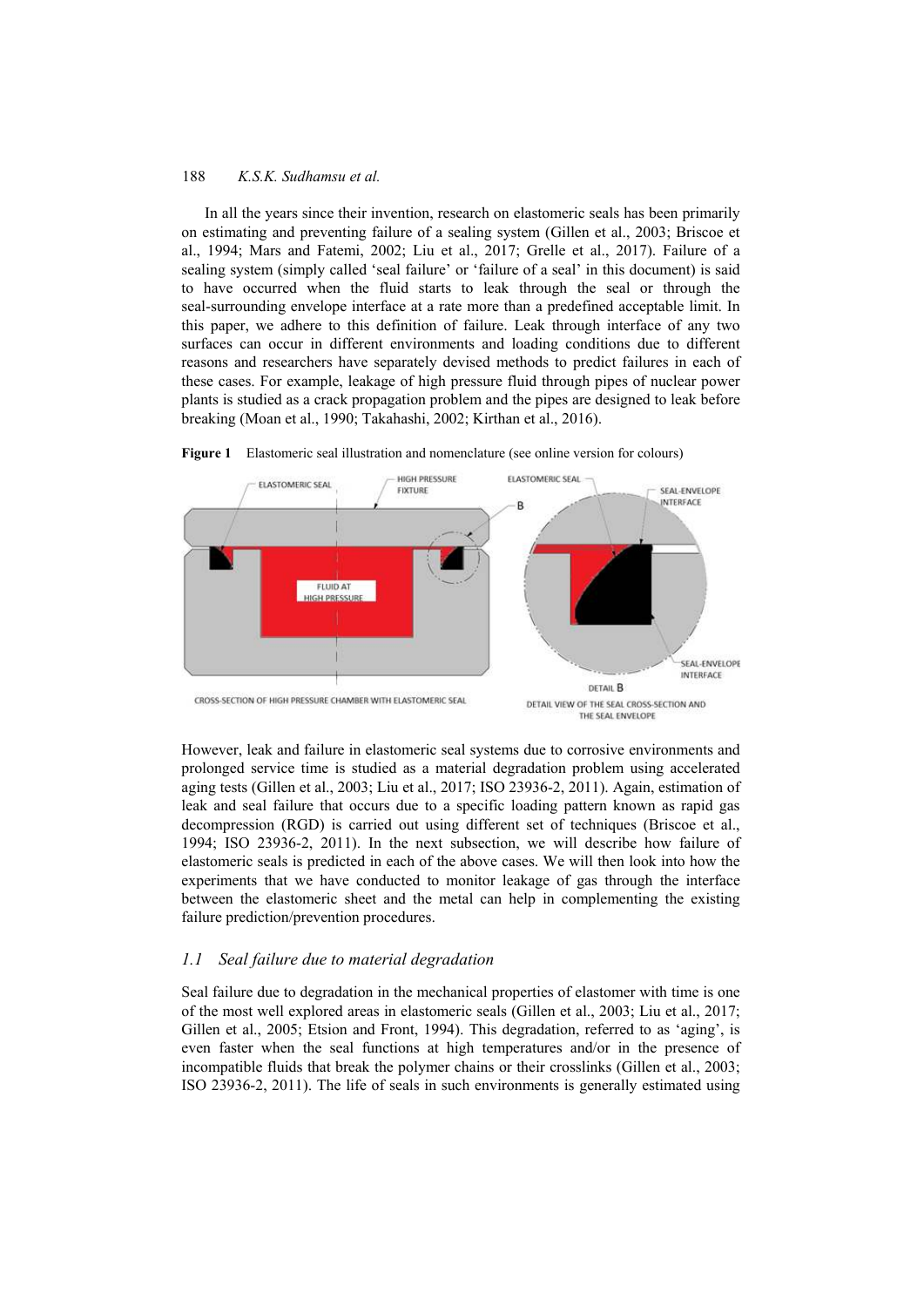accelerated aging tests (Liu et al., 2017; Moan et al., 1990; Gillen et al., 2005) that are conducted on the seals or on the elastomeric specimen. ISO 23936-2 (2011) is the standard used for life estimation of elastomeric seals that come into contact with oil and gas production media. The oil and gas production media typically consist of alkanes, cycloalkanes and aromatic hydrocarbons along with other compounds with elements like nitrogen, oxygen and sulphur. According to this standard, elevated fluid and environment temperature degradation tests are conducted on elongated elastomeric specimen and the change in a 'representative material property' is monitored with time. This representative material property is the mechanical property of the material that manufacturers consider critical for the sealing system to function. Once this property goes below the threshold, the seal is considered to fail.

Researchers have for long performed elevated temperature degradation tests directly on seals instead of material specimens. They considered that the contact load between the seal and its envelope (referred to as 'sealing load' from now on in this paper) at a given fluid pressure as a measure of sealing ability of the seal (Lorenz and Persson, 2009; Liu et al., 2014; Gillen et al., 2005). As material degrades, this sealing load drops and when this sealing load drops below a certain value (known as 'threshold sealing load'), the seal is estimated to leak.

#### *1.2 Seal failure induced by loading patterns*

In some very specific kinds of loading, leak can occur due to form failure of seal bodies (Briscoe et al., 1994; Liu et al., 2014). RGD is one example of a special loading observed in oil and gas applications where seal can develop cracks due to sudden reduction in gaseous sealing fluid pressure (Briscoe et al., 1994; ISO 23936-2, 2011). While operating at high pressure, the gas can diffuse and dissolve into the elastomer. When the pressure is reduced, this gas effuses back out of the elastomer. Sudden reduction in gas pressure induces high rates of effusion which in turn causes high tensile stresses and hence cracks inside the seal body (Briscoe et al., 1994). These cracks compromise the structural integrity of the elastomer and hence, its sealing ability (Grelle et al., 2017). ISO 23936-2 (2011) also discusses the qualification tests needed to be done to certify a seal material as RGD resistant for oil and gas applications. These tests are performed on an O-ring of predefined dimensions and depending on the size and number of cracks that the O-rings develop during testing; the material is given a performance rating.

In both the failure prediction methods for modes of failure discussed above, we observe that the relationships between the seal failure and the indicators of such failure such as sealing load, number of cracks, etc., are material and geometry specific. Hence, their seal failure prediction capability across seals of various shapes and sizes is limited. A fundamental geometry independent approach that can relate seal failure and indicators of such failure can complement the existing prediction techniques by overcoming this limitation. Liu et al. (2014) attempted this by modelling the mechanics of leak through the seal-envelope interface. The numerical model thus, developed considers that leak would happen when the interface separates due to the pressure loading of the seal and the envelope with the sealing fluid. To develop such models, an understanding of how leak varies with parameters such as sealing load intensity, fluid pressure, material properties and interfacial properties is needed. Such insight can be obtained by experiments that allow measurement of leak as any of the above parameters are varied.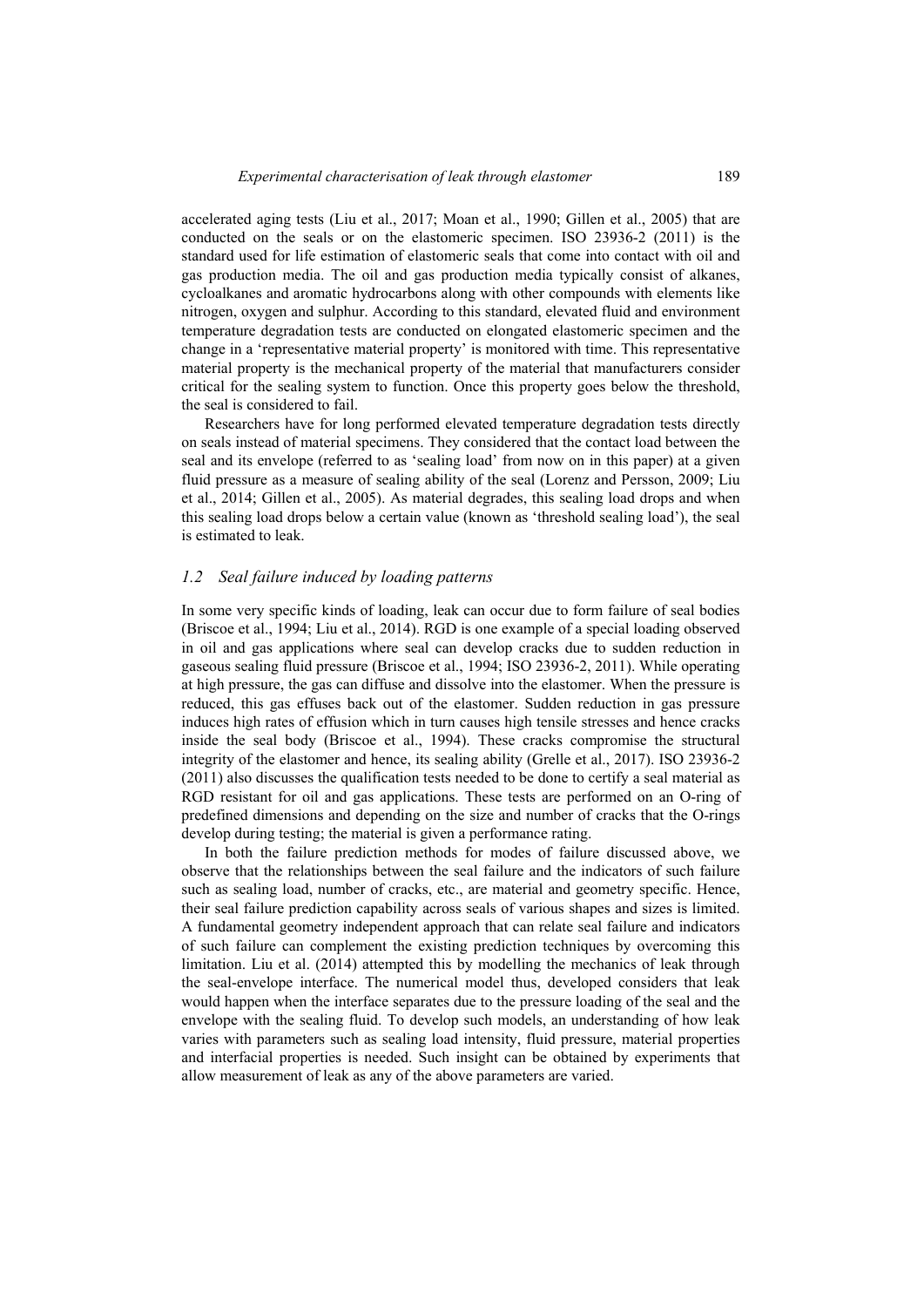Liu et al. (2014) conducted experiments to estimate leak of water through the interface of hydrogel and acrylic sheets for different water pressures and sealing load intensities. The hydrogel was placed in between two acrylic sheets and sealing load was generated by compressing the hydrogel. The water pressure was varied up to 40 kPa at three different compressions of 10%, 20% and 30%, in the hydrogel. The results showed that the leak initiation pressure (smallest pressure at which leak can occur) increases with increase in the amount of compression or sealing load intensity. Liu, then, hypothesised that leak occurs whenever the seal loses contact with the sealing envelope.

Lorenz and Persson (2009) also conducted similar experiments to measure leak rate of water through the interface of an annular rubber ring and a rough substrate for different sealing load intensities and the surface roughness of the substrate at a constant water pressure of 10 kPa. The results obtained showed exponential drop in leak rate with increase in sealing load intensity. Some variation in leak rate with the surface roughness was also observed.

Both Lorenz and Persson's (2009) and Liu et al.'s (2014) experiments have given a valuable insight and information on how seals would behave with varying input parameters. At the same time, we also note that both performed experiments each on one seal material only at much lower pressures than those used in many industries like oil and gas, aerospace, automobile, pneumatic/hydraulic machinery, etc.

From an engineering perspective, we believe that, whenever possible, it is useful to conduct fundamental experiments that are aimed at capturing the mechanics of seal failure with sealing materials and environmental/loading variables similar to those experienced in the application. The insight and data generated by such experiments can be later used not only to verify the existing models but also to propose new models that can efficiently predict failure for specific applications. Keeping this in view, we have developed an experimental setup to study leak rate of a representative elastomeric seal as a function of sealing load intensity and fluid pressure. These experiments are carried out on nitrile butadiene rubber (NBR), hydrogenated nitrile butadiene rubber (HNBR) and fluoro-elastomer (FKM) sheet specimen using N2 gas at pressures ranging from 40 kPa to 800 kPa.

In the next sections of this paper, the experiment and its results are discussed in detail. As discussed in this section, there is a need to relate seal failure (i.e., leak rate being above the threshold limit) and other evaluable parameters like sealing load intensity, fluid pressure, etc. The objective of this paper is to understand the relationship between leak rate, fluid pressure and sealing load intensity of leak through the elastomer-metal interface for NBR, FKM and HNBR elastomeric specimen through experimentation.

#### **2 Experimental details (materials and methods)**

Figures  $2(a)$  and  $2(b)$  show the schematic of the test fixture's cross section and the complete setup of the experiment. The test fixture contains a top die and a bottom die made of SS-316, an elastomeric sheet and containment seal as shown in Figure 2(a). The elastomeric sheet is sandwiched between the top and bottom dies as shown in Figure 2(a).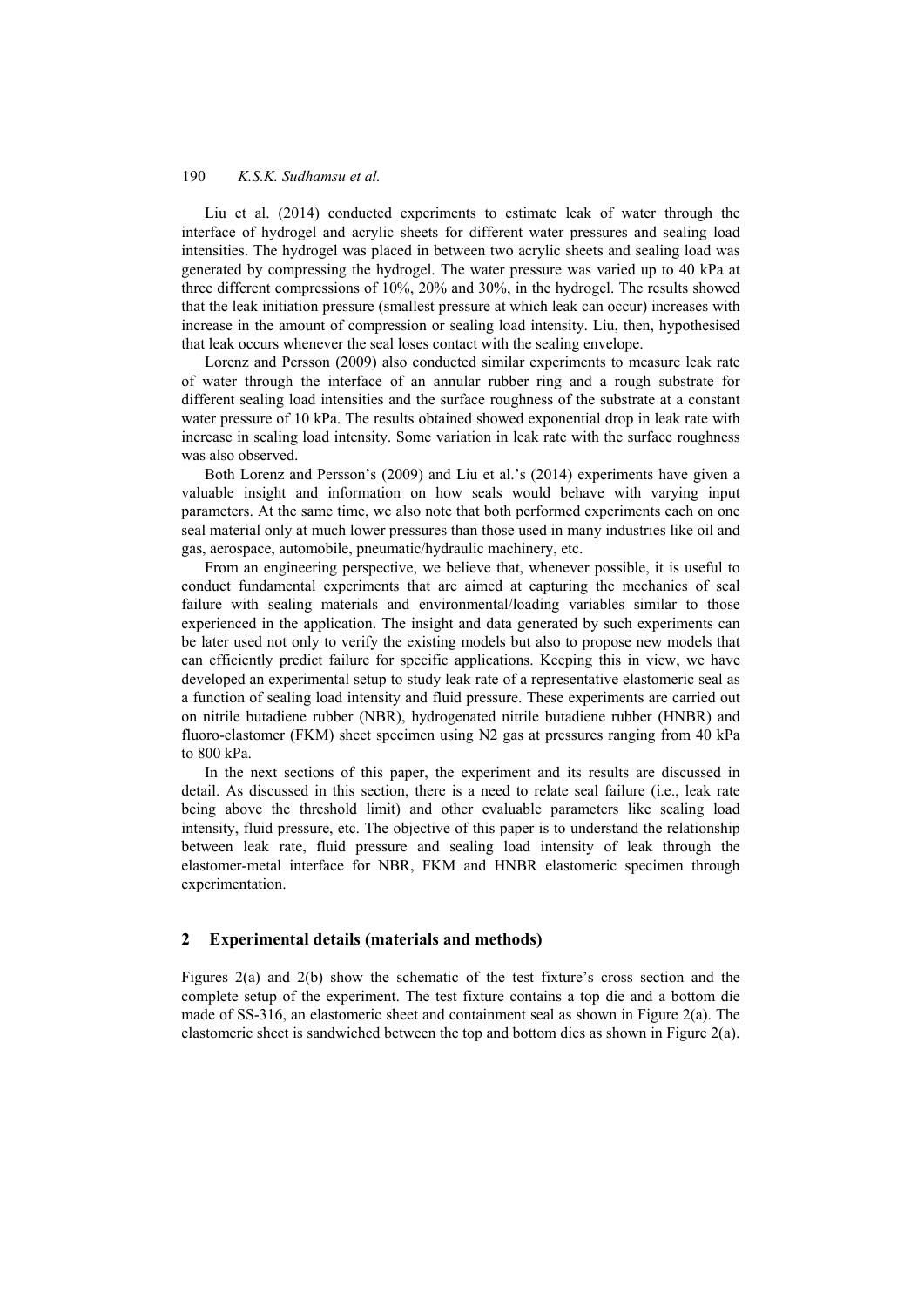The entire assembly is compressed using a displacement controlled compression testing machine (CTM) as shown in Figure 2(b) and gas pressure (nitrogen) is applied through the inlet port. Sealing occurs at the interface of the top die and the elastomeric sheet as shown in Figure 2(a). The containment seal routes the leaked gas into the leakage measurement port. The volume of the gas that leaks through this interface in a given time is measured and then pressure is increased. The leak volume is measured again and then the pressure is increased for another reading. This procedure is continued until the leak rate becomes too high to be measured (>100 ml/sec). The pressure is now bled and the elastomer is compressed even more before the pressure is applied again for a new set of measurements.

The entire experiment is repeated three times each time with a different sample of the same material to check the consistency in results. These experiments were conducted on three different elastomers namely NBR, HNBR and FKM. The NBR samples used ( $\Phi$ 60 MM  $\times$  6 MM THK) were taken from a commercial grade 70 shore A durometer elastomeric sheet. The FKM and HNBR samples ( $\Phi$ 60 MM  $\times$  4 MM THK) were trade named Technoflon manufactured by Solvey, Italy and Zeptol manufactured by Zeon, Japan, respectively.

**Figure 2** Test fixture and experimental setup (see online version for colours)



#### **3 Results**

Figures 3, 4 and 5 show how the leak rate of gas varied with applied gas pressure for the NBR, HNBR and FKM test specimens, respectively. Each curve is drawn at a different amount of compression and the corresponding sealing load intensity at zero pressure (sealing load at zero gas pressure divided by the interface area) is shown by the labels adjoining the curves. For all the three materials, we can notice that leak rate first increases slowly and then increases rapidly with gas pressure. With sealing load intensity at zero pressure, the leak rate decreases for all the three materials.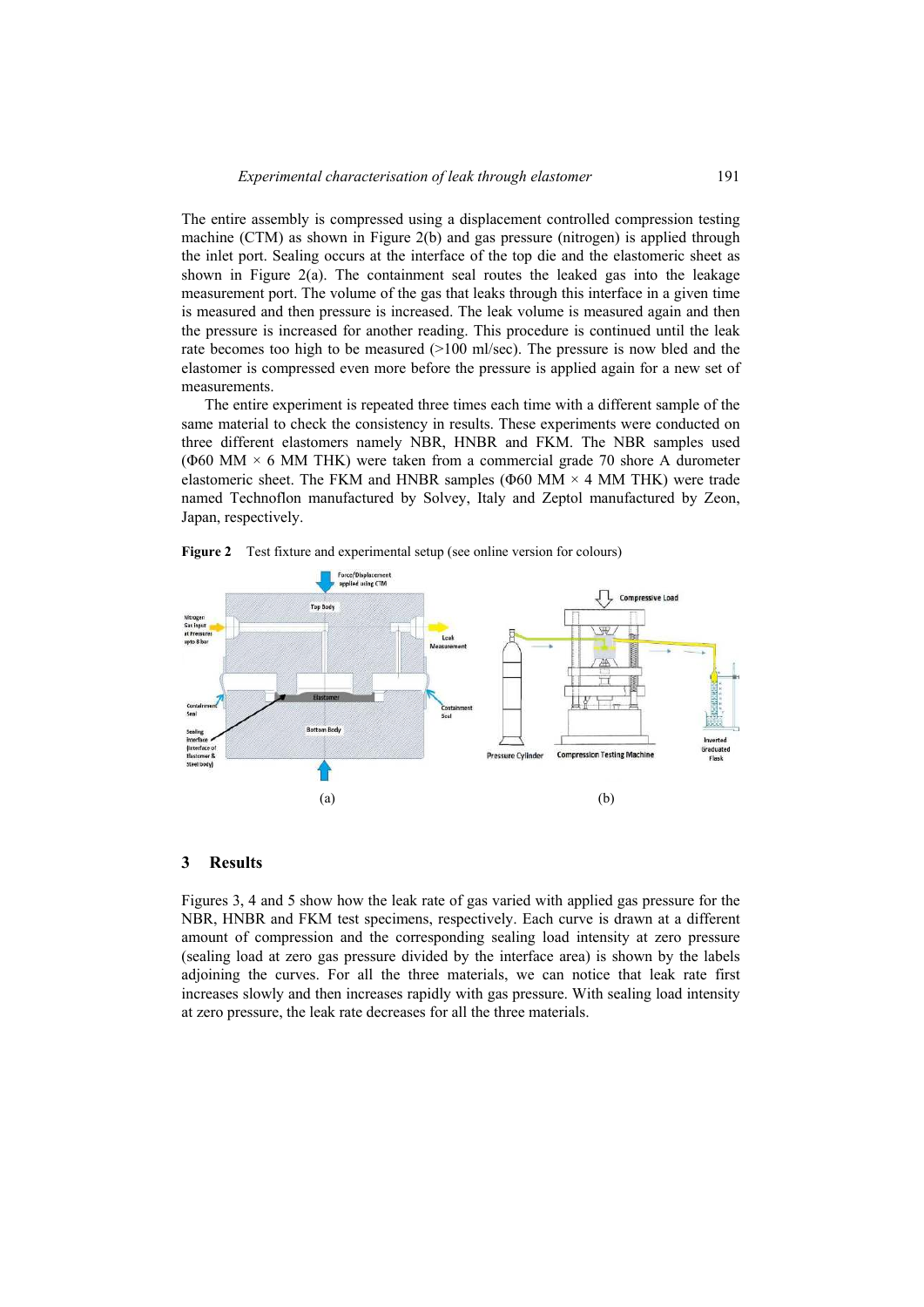

**Figure 3** Measured leak rates as function of gas pressure, contact pressure for each set of measurement is shown next to the leak rate curve for NBR specimen

**Figure 4** Measured leak rates as function of gas pressure, contact pressure for each set of measurement is shown next to the leak rate curve for HNBR specimen



# **4 Discussion**

In Figures 3–5, each curve can be extrapolated to intersect the x-axis. For example, in Figure 4, when the curve with sealing load intensity at zero pressure 105 kPa is extrapolated, it meets x-axis at 33 kPa of gas pressure. It can be understood that any measurable leak starts at this gas pressure that corresponding to the extrapolated point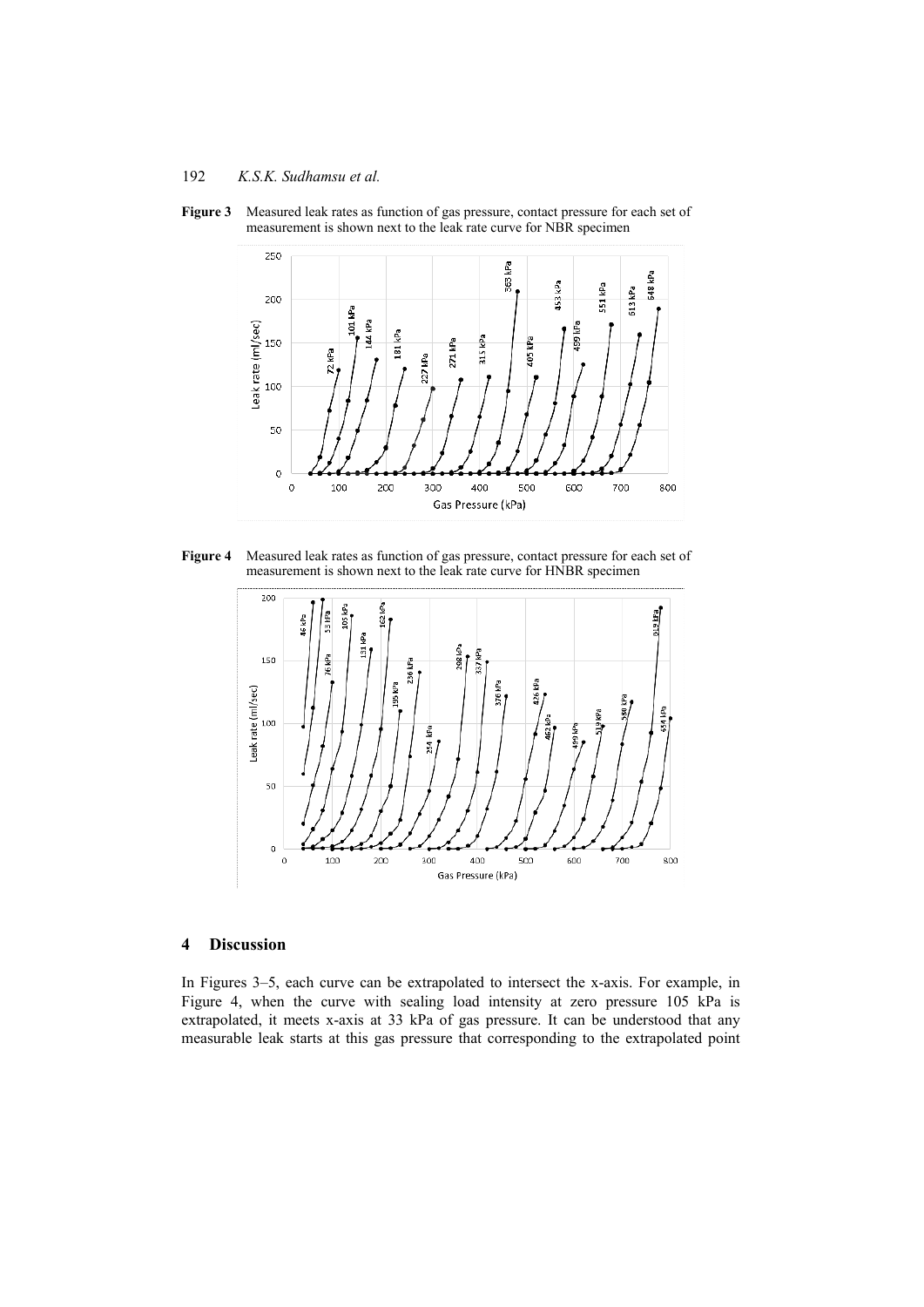and that this gas pressure is the leak initiation pressure. The first measurement point (40 kPa of gas pressure in case of curve in Figure 4 with 105 kPa sealing load intensity at zero pressure) can also be used for leak initiation pressure. However, this measurement would depend on the limits of the measuring equipment. Therefore, extrapolation of multiple points was used in this work as a measure of leak initiation pressure. Figures 6–8 show the leak initiation pressure as a function of sealing load intensity at zero pressure for two samples of NBR, HNBR and FKM. It can be observed that at any given sealing load intensity at zero pressure, FKM has a greater leak initiation pressure when compared to HNBR or NBR. For example, at sealing load intensity at zero pressure of 360 kPa, FKM specimen exhibits a leak initiation pressure 520 kPa while NBR and HNBR show leak initiation pressures of 300 kPa and 340 kPa, respectively. A similar insignificant difference between the leak initiation pressures exhibited by NBR and HNBR can be seen at other sealing load intensities at zero pressure as well. However, we note that direct comparison between the leak characteristics of NBR and other two material specimens cannot be done as the thickness of NBR specimen (6 mm) is different from those of FKM and HNBR specimen (4 mm). The differences in leak initiation pressures exhibited by different materials may be attributed to the differences in their interfacial properties and the details of such are to be investigated.

**Figure 5** Measured leak rates as function of gas pressure, contact pressure for each set of measurement is shown next to the leak rate curve for FKM specimen



We note that one can select a leak threshold for failure and find the 'failure initiation gas pressure' (gas pressure at which seal fails) at various sealing load intensities. Figure 9 shows failure initiation gas pressure as a function of sealing load intensity for NBR, HNBR and FKM for a leak threshold of 20 ml/sec. It can be observed that while FKM shows higher failure initiation pressure when compared to HNBR and NBR, NBR and HNBR do not show significant difference in their failure initiation pressures. This is similar to what has been observed with leak initiation pressure.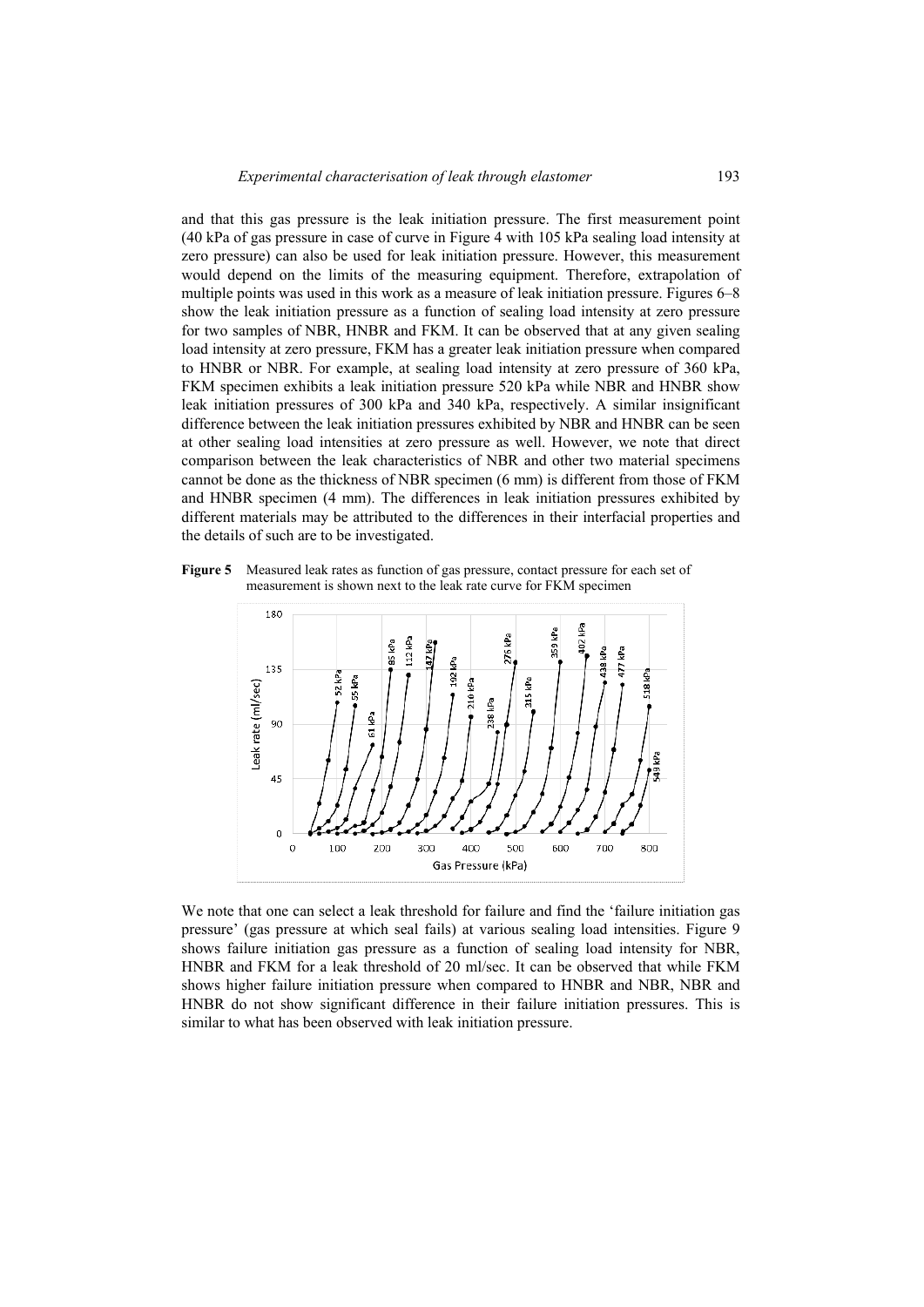

Figure 6 Leak initiation pressure v/s sealing load intensity at zero pressure (NBR specimen) (see online version for colours)

Figure 7 Leak initiation pressure v/s sealing load intensity at zero pressure (HNBR specimen) (see online version for colours)



The gas pressures in Figures 3, 4 and 5 are normalised and the data points are re-plotted in Figures 10, 11 and 12. For every curve, gas pressures corresponding to a leak rate of 2 ml/sec and 50 ml/sec are linearly scaled to 0 and 1, respectively. It can be noted from these graphs that irrespective of sealing load intensity at zero pressure, all the points lie reasonably on the same curve. When the data points of all the three materials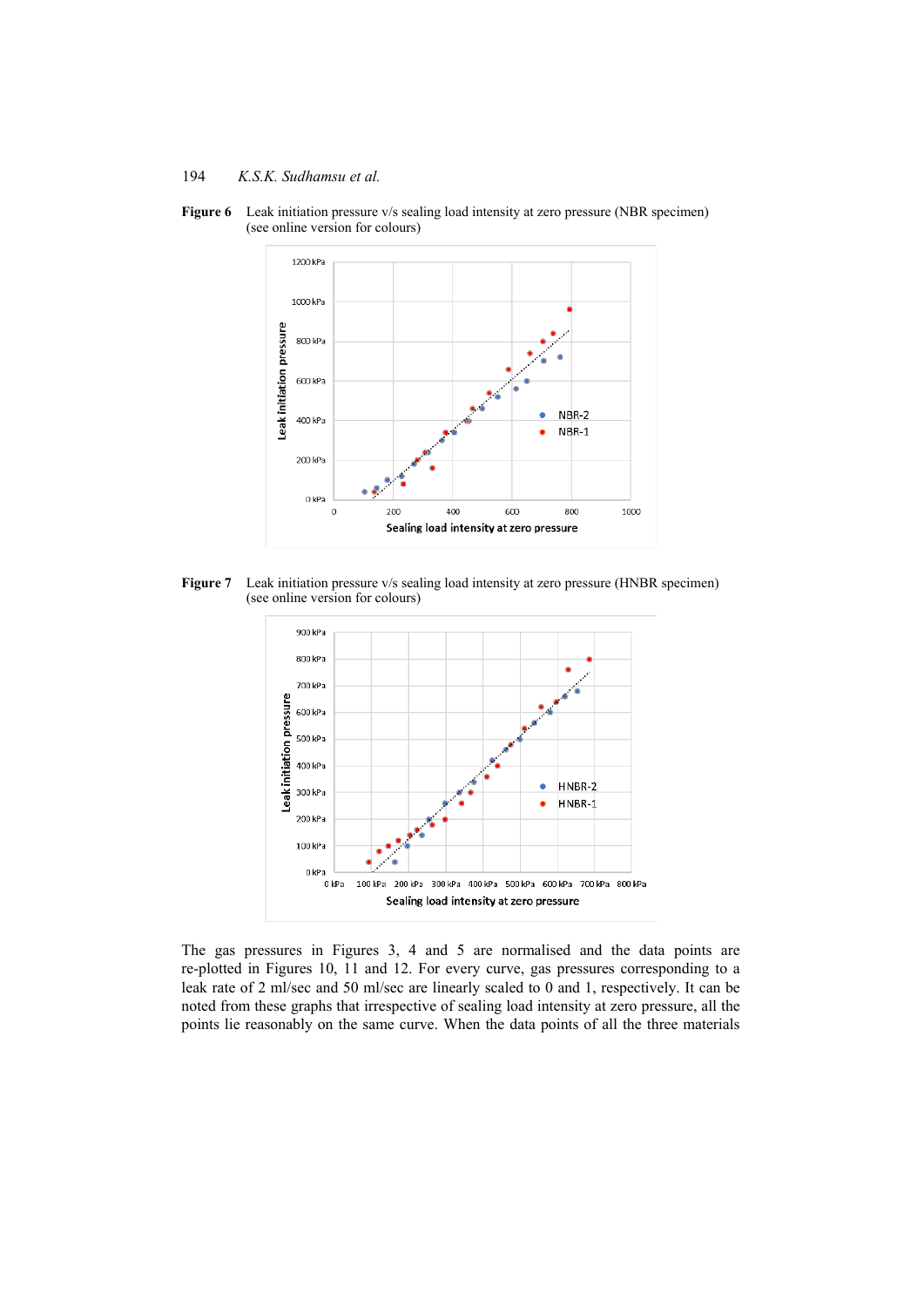are plotted together on a single graph (as shown in Figure 13), it can be seen that all of them lie on same curve irrespective of material. We note that while leak initiation pressure curves characterise the material dependent behaviour of leak, the normalised curve characterises the material independent behaviour of the same leak.

**Figure 8** Leak initiation pressure v/s sealing load intensity at zero pressure (FKM specimen) (see online version for colours)



**Figure 9** Failure initiation pressure (with leak threshold 20 ml/sec) v/s sealing load intensity at zero pressure

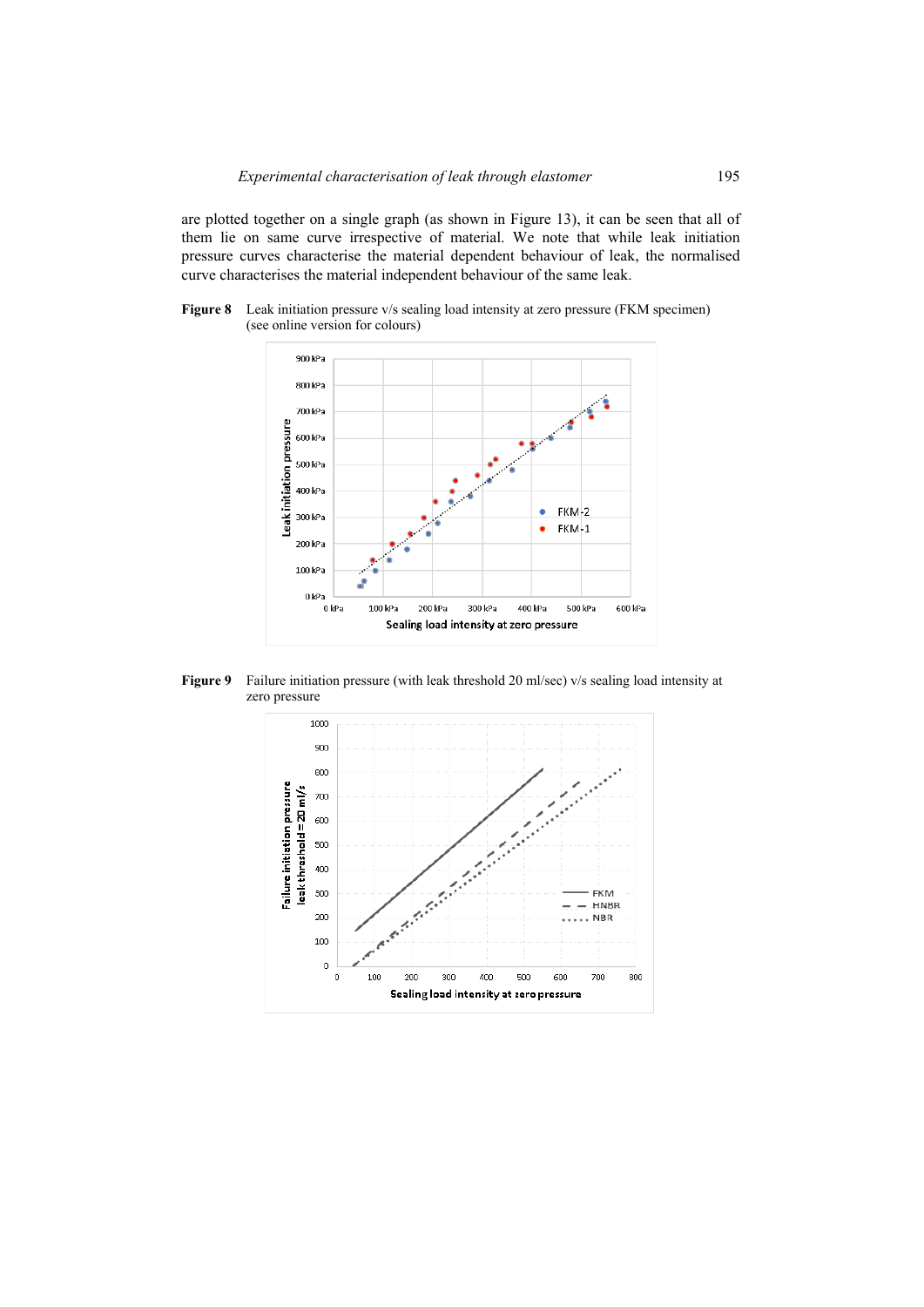

Figure 10 Leak rate v/s normalised gas pressure (NBR specimen) (see online version for colours)

**Figure 11** Leak rate v/s normalised gas pressure (HNBR specimen) (see online version for colours)



At the same time, we note that such a curve can be geometry dependent if not material dependent, and may not be useful to estimate leak in seals of different geometries. For predicting leak and failure of seals, a robust yet simple geometry and material independent model is required. Liu's model is an attempt made in this direction. The limitation of this model is that it does not consider the effects of interfacial properties such as adhesion and roughness of seal-envelope interface on leak. The authors suggest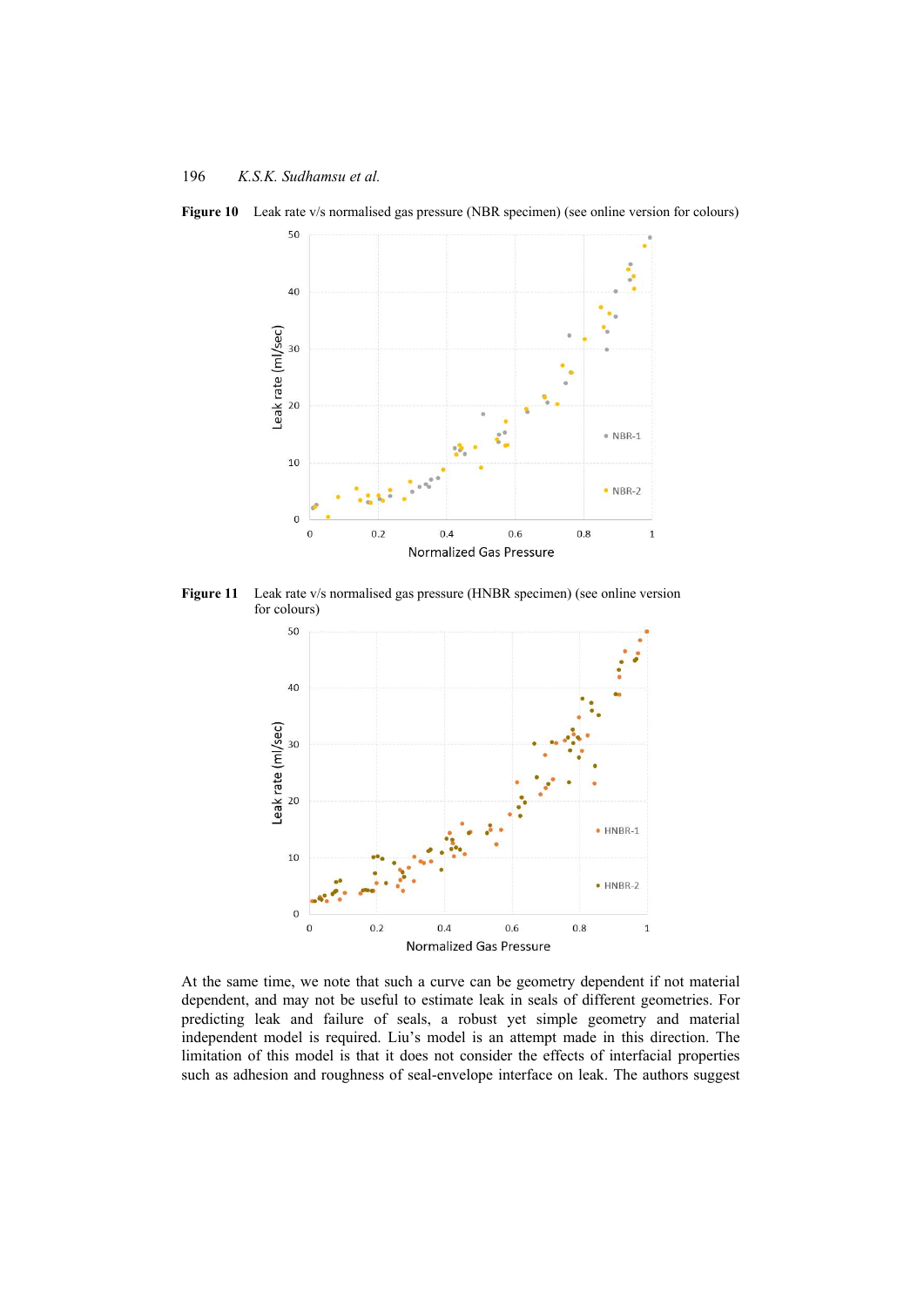that such interfacial properties can be accounted for by using well developed literature in damage and fracture mechanics where separation at the interface can be considered analogous to crack propagation at the interface. Once such a theory is developed, the model can be calibrated using data from experiments such as the ones reported in this work. This model can then be used to predict leak through the interface of seals of different sizes and shapes such as O-rings and S-seals.

Figure 12 Leak rate v/s normalised gas pressure (FKM specimen) (see online version for colours)



**Figure 13** Leak rate v/s normalised gas pressure (see online version for colours)

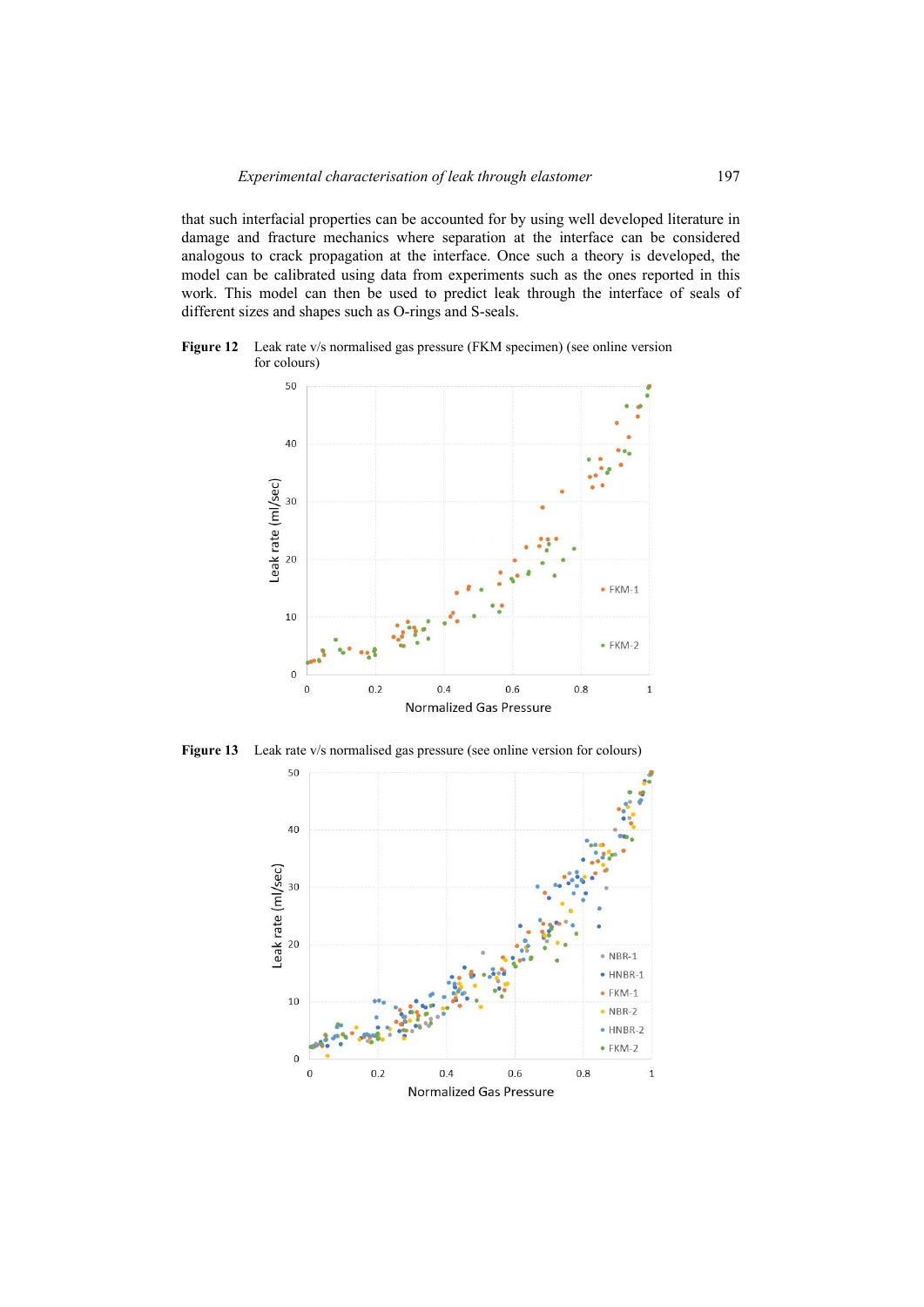## **5 Conclusions**

The present paper discusses the need for experiments that can characterise leaks through elastomer-metal interface. Although, similar experiments were already performed by Liu et al. (2014) and Lorenz and Persson (2009), such experiments lacked in terms of the sealing materials used, the amount of data reported and/or the number of parameters that were varied during the experiments. Experiments thus conducted by varying both sealing load intensity at zero pressure and fluid pressure independently using elastomeric sheets of different materials showed that the leak rate increases with gas pressure and decreases with sealing load intensity at zero pressure. While different materials showed different leak initiation and failure initiation pressures, the material independent behaviour of this leak could be obtained by normalisation of pressure. This shows that leak initiation pressure and the flow characteristics of leak can be captured independently for a given geometry. Similarly, it is also required to identify the geometry independent behaviour of leak to predict failure of seals of different sizes and shapes. This can be accomplished by modelling mechanics of leak using carefully designed hypothesis and more experimentation for verification of the same.

## **Acknowledgements**

We sincerely thank J.K. Fenner (India) Limited, Madurai for supporting us with necessary elastomeric material during our tests.

### **References**

- Briscoe, B.J., Savvas, T. and Kelly, C.T. (1994) 'Explosive decompression failure' of rubbers: a review of the origins of pneumatic stress induced rupture in elastomers', *Rubber Chemistry and Technology*, Vol. 67, No. 3, pp.384–416.
- Druecke, B., Dussan, V.E.B., Wicks, N. and Hosoi, A.E. (2015) 'Large elastic deformation as a mechanism for soft seal leakage', *Journal of Applied Physics*, Vol. 117, No. 10, p.104511.
- Etsion, I. and Front, I. (1994) 'A model for static sealing performance of end face seals', *Tribology Transactions*, Vol. 37, No. 1, pp.111–119.
- Gillen, K.T., Bernstein, R. and Wilson, M.H. (2005) 'Predicting and confirming the lifetime of orings', *Polymer Degradation and Stability*, Vol. 87, No. 2, pp.257–270.
- Gillen, K.T., Celina, M. and Bernstein, R. (2003) 'Validation of improved methods for predicting long-term elastomeric seal lifetimes from compression stress-relaxation and oxygen consumption techniques', *Polymer Degradation and Stability*, Vol. 82, No. 1, pp.25–35.
- Grelle, T., Wolff, D. and Jaunich, M. (2017) 'Leakage behaviour of elastomer seals under dynamic unloading conditions at low temperatures', *Polymer Testing*, Vol. 58, pp.219–226.
- ISO 23936-2 (2011) *Petroleum, Petrochemical and Natural Gas Industries Non-Metallic Materials in Contact with Media Related to Oil and Gas Production – Part 2: Elastomers*.
- Ito, M., Noguchi, T., Ueki, H., Takeuchi, K. and Endo, M. (2011) 'Carbon nanotube enables quantum leap in oil recovery', *Materials Research Bulletin*, Vol. 46, No. 9, pp.1480–1484.
- Kirthan, L.J., Hegde, R., Girisha, V.A. and Kumar, R.G. (2016) 'Evaluation of mode 1 stress intensity factor for edge crack using displacement extrapolation method', *International Journal of Materials and Structural Integrity*, Vol. 10, Nos. 1–3, pp.11–22.